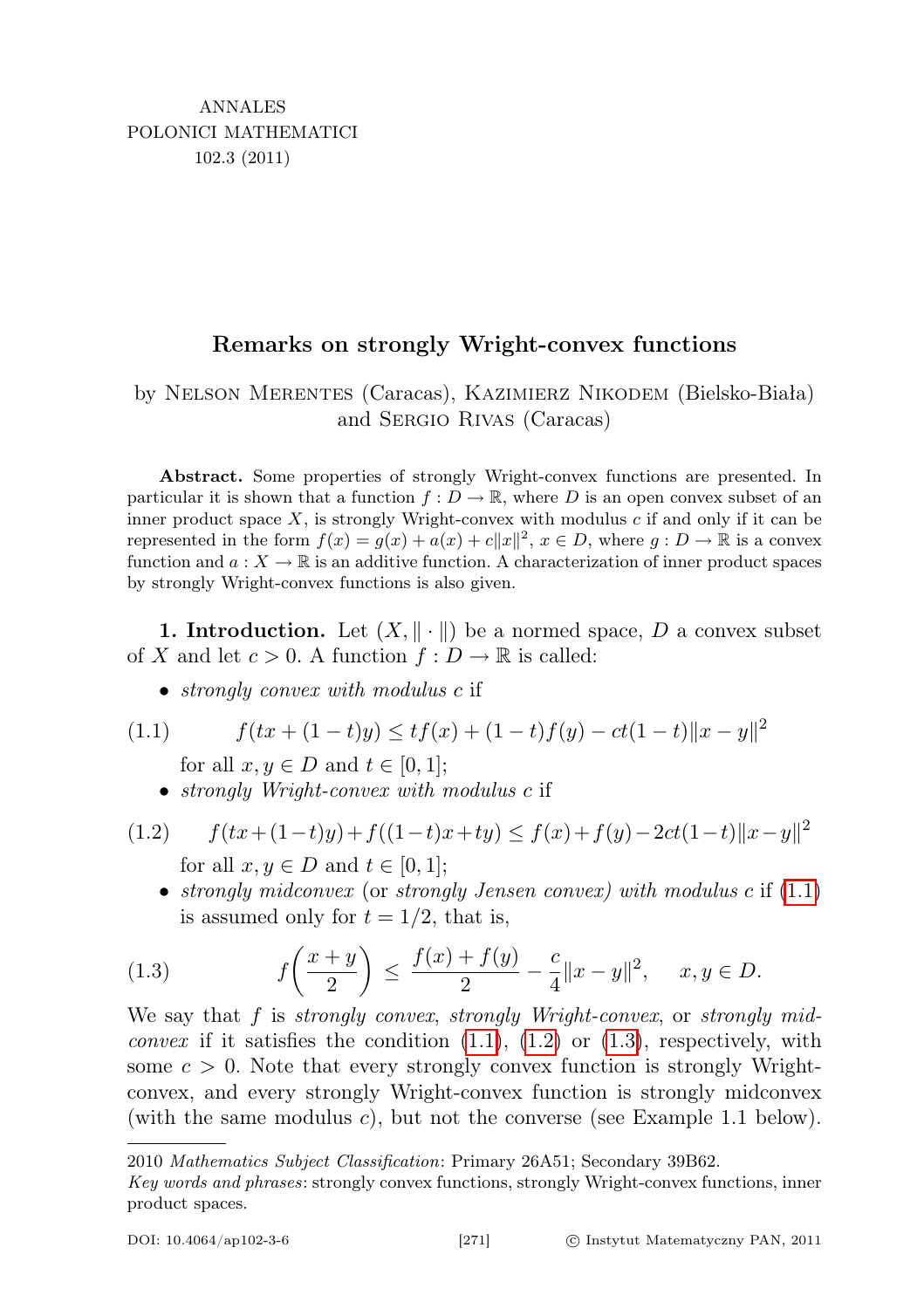The usual notions of convexity, Wright-convexity and midconvexity correspond to the case  $c = 0$ . A comprehensive review on this subject can be found, for instance, in [\[Ku\]](#page-6-0), [\[RV\]](#page-6-1), [\[N-P\]](#page-6-2). Strongly convex functions have been introduced by Polyak [\[P\]](#page-6-3) and they play an important role in optimization theory and mathematical economics. Many properties and applications of them can be found in the literature (see, for instance,  $[J], [MN], [M], [P]$  $[J], [MN], [M], [P]$  $[J], [MN], [M], [P]$  $[J], [MN], [M], [P]$  $[J], [MN], [M], [P]$  $[J], [MN], [M], [P]$  $[J], [MN], [M], [P]$ , [\[RW\]](#page-6-7), [\[RV\]](#page-6-1), [\[V\]](#page-7-0)). Strongly midconvex functions were considered in [\[AGNS\]](#page-6-8), [\[V\]](#page-7-0), [\[NP\]](#page-6-9).

The aim of this note is to present some properties of strongly Wrightconvex functions. First we prove that a function  $f: D \to \mathbb{R}$  is strongly Wright-convex with modulus c if and only if  $f = f_1 + a$ , where  $f_1$  is a function strongly convex with modulus  $c$  and  $a$  is an additive function. This is a counterpart to the known result of Ng [\[Ng1\]](#page-6-10). Next we show that if a strongly midconvex function  $f$  is majorized by a strongly midconcave function then f is strongly Wright-convex. Finally we prove that in inner product spaces every function  $f$  strongly Wright-convex with modulus  $c$  can be represented in the form  $f = h + c || \cdot ||^2$ , where h is Wright-convex. Moreover, we show that this condition characterizes inner product spaces among normed spaces.

As was mentioned above, strong convexity with modulus c implies strong Wright-convexity with modulus c, which in turn implies strong midconvexity with modulus c. The following examples show that the converse implications are not true.

EXAMPLE 1.1. Let  $a : \mathbb{R} \to \mathbb{R}$  be an additive discontinuous function and  $f_1(x) = a(x) + x^2, x \in \mathbb{R}$ . By simple calculation one can check that  $f_1$  is strongly Wright-convex with modulus 1. However,  $f_1$  is not strongly convex (even it is not convex) because it is not continuous.

Now, take the function  $f_2(x) = |a(x)| + x^2$ ,  $x \in \mathbb{R}$ . Clearly,  $f_2$  is strongly midconvex, but it is not strongly Wright-convex (it is not even Wright-convex) because it is discontinuous and bounded from below (see [\[N2,](#page-6-11) Prop.2]).

**2. A representation.** In [\[Ng1\]](#page-6-10) Ng proved that a function  $f$  defined on a convex subset of  $\mathbb{R}^n$  is Wright-convex if and only if it can be represented in the form  $f = f_1 + a$ , where  $f_1$  is a convex function and a is an additive function (see also [\[N2\]](#page-6-11)). Kominek [\[K1\]](#page-6-12) extended that result to functions defined on algebraically open subsets of a vector space. In this section we present a similar representation theorem for strongly Wright-convex functions. We start with the following useful fact.

LEMMA 2.1. Let D be a convex subset of a normed space and  $c > 0$ . If a function  $f: D \to \mathbb{R}$  is convex and strongly midconvex with modulus c, then it is strongly convex with modulus c.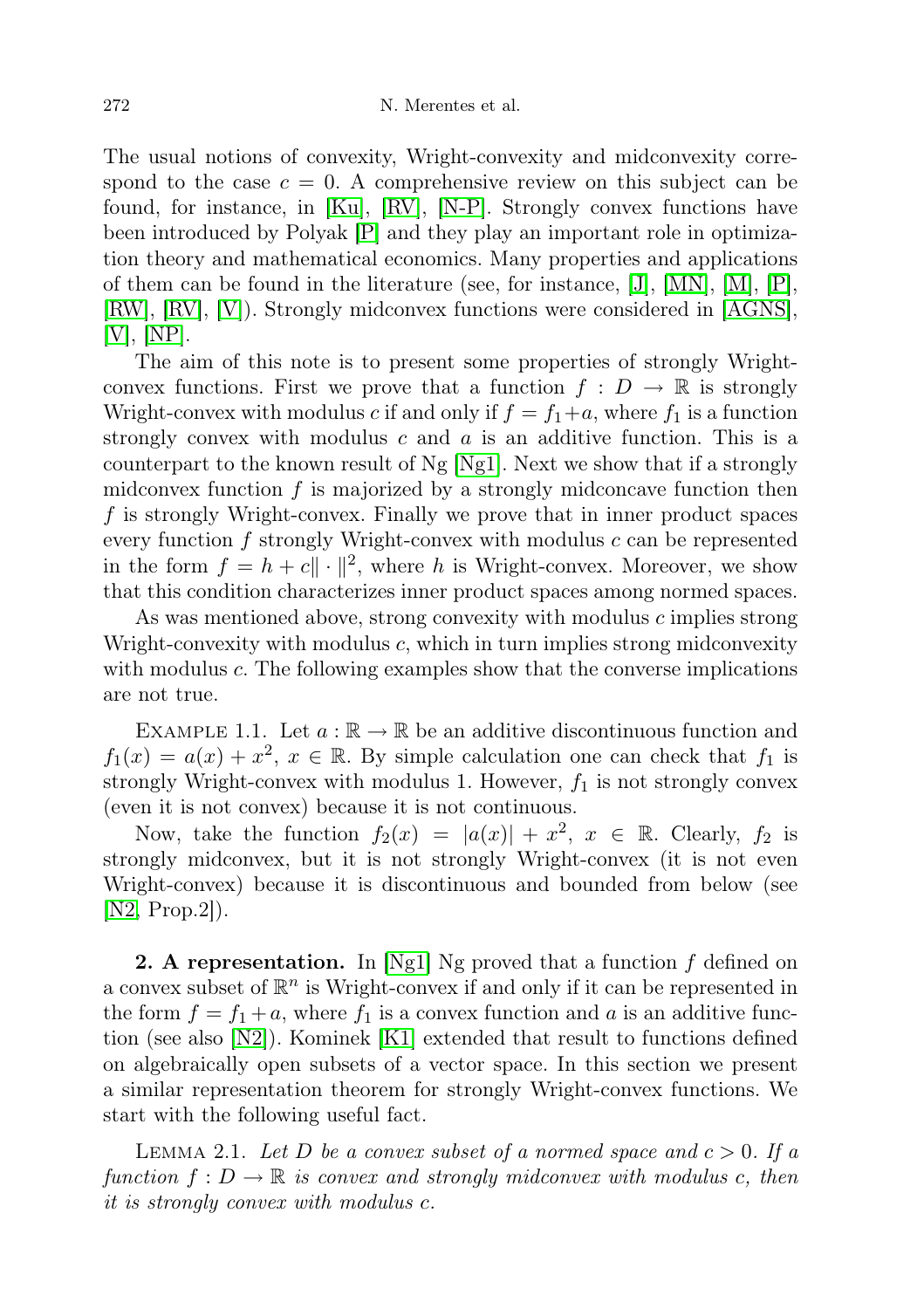*Proof.* Fix arbitrary  $x, y \in D$ ,  $x \neq y$ , and  $t \in (0, 1)$ . Since f is strongly midconvex with modulus  $c$ , it satisfies the condition

<span id="page-2-0"></span>(2.1) 
$$
f(qx + (1-q)y) \leq qf(x) + (1-q)f(y) - cq(1-q)||x - y||^2
$$

for all dyadic  $q \in (0,1)$  (see [\[AGNS\]](#page-6-8)). Consider the function  $q: [0,1] \to \mathbb{R}$ defined by

<span id="page-2-1"></span>
$$
g(s) = f(sx + (1 - s)y), \quad s \in [0, 1].
$$

By  $(2.1)$  we have

(2.2) 
$$
g(q) \leq qg(1) + (1-q)g(0) - cq(1-q)||x-y||^2
$$

for all dyadic  $q \in (0, 1)$ . Since f is convex, also q is convex and hence it is continuous on the open interval  $(0, 1)$ . Take a sequence  $(q_n)$  of dyadic numbers in  $(0, 1)$  tending to t. Using  $(2.2)$  for  $q = q_n$  and the continuity of  $g$  at  $t$ , we obtain

$$
g(t) \leq tg(1) + (1-t)g(0) - ct(1-t) \|x - y\|^2.
$$

Now, by the definition of  $g$ , we get

$$
f(tx + (1-t)y) \le tf(x) + (1-t)f(y) - ct(1-t) \|x - y\|^2,
$$

which finishes the proof.  $\blacksquare$ 

THEOREM 2.2. Let  $D$  be an open convex subset of a normed space  $X$  and  $c > 0$ . A function  $f : D \to \mathbb{R}$  is strongly Wright-convex with modulus c if and only if there exist a function  $f_1 : D \to \mathbb{R}$  strongly convex with modulus c and an additive function  $a: X \to \mathbb{R}$  such that

<span id="page-2-2"></span>(2.3) 
$$
f(x) = f_1(x) + a(x), \quad x \in D.
$$

*Proof.* Assume first that  $f$  is strongly Wright-convex with modulus  $c$ . Then  $f$  is also Wright-convex and hence, by the result of Kominek [\[K1\]](#page-6-12),  $f$ can be represented in the form  $f = f_1 + a$ , with some convex function  $f_1$ and additive function a. Since  $f$  is strongly Wright-convex with modulus  $c$ , the function  $f - a$  is also strongly Wright-convex with modulus c and, consequently, it is strongly midconvex with modulus c. Hence, by Lemma 2.1,  $f_1 = f - a$  is strongly convex with modulus c, which proves that f has the representation  $(2.3)$ . The reverse implication is obvious.

3. Strongly midconvex functions with strongly midconcave **bounds.** It is known that if a midconvex function  $f$  is bounded from above by a midconcave function  $g$  then  $f$  is Wright-convex and  $g$  is Wright-concave. Moreover, there exist a convex function  $f_1$ , a concave function  $g_1$  and an additive function a such that  $f = f_1 + a$  and  $g = g_1 + a$  (see [\[Ng2\]](#page-6-13), [\[N1\]](#page-6-14), [\[K2\]](#page-6-15)). In this section we present a counterpart of that result for strongly midconvex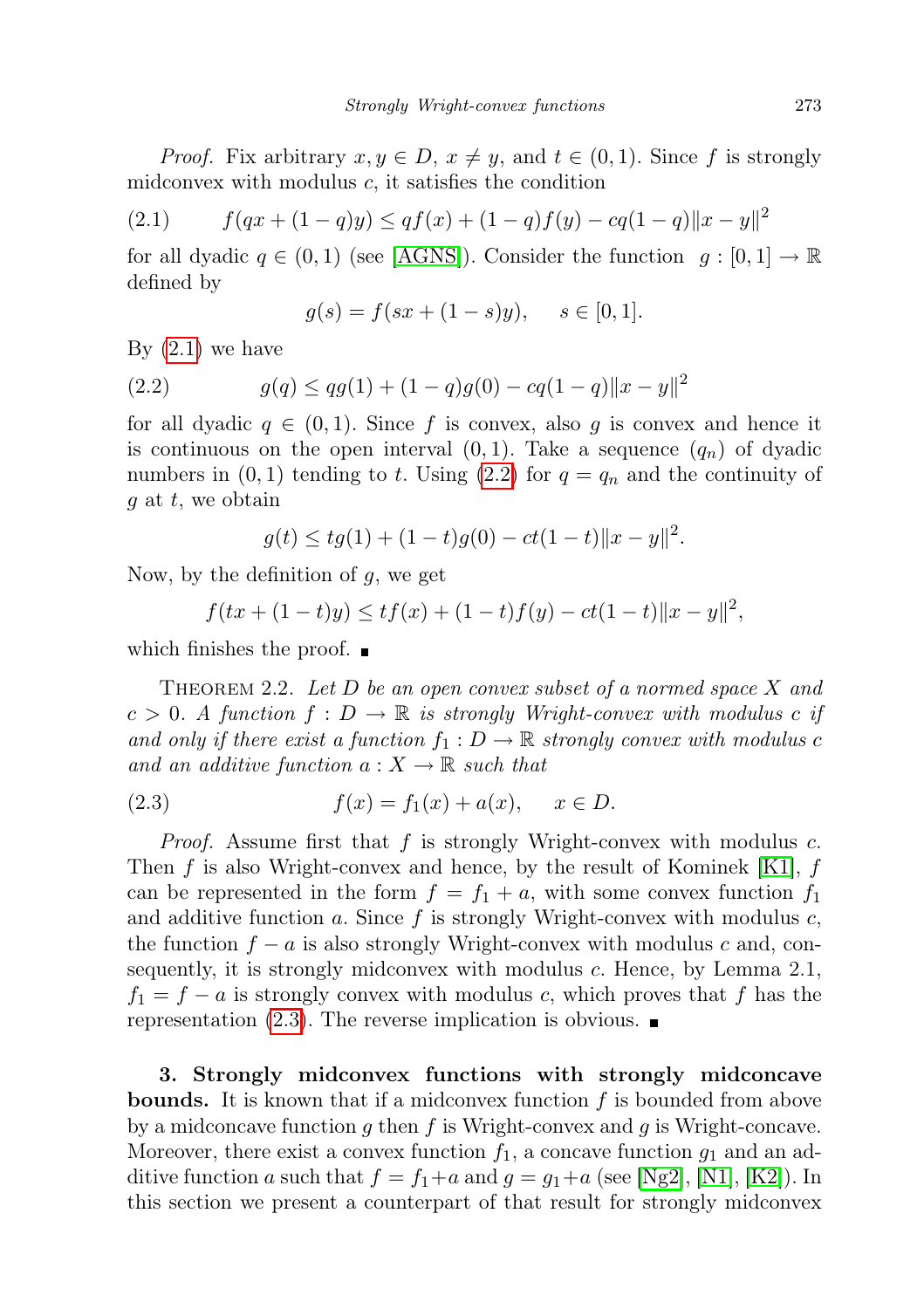functions. We say that a function  $f$  is *strongly concave (strongly midcon*cave) with modulus c if  $-f$  is strongly convex (strongly midconvex) with modulus c. In the proof of the theorem below we adopt the method used in [\[K2\]](#page-6-15).

THEOREM 3.1. Let  $D$  be an open convex subset of a normed space  $X$  and c be a positive constant. Assume that  $f: D \to \mathbb{R}$  is strongly midconvex with modulus c,  $g: D \to \mathbb{R}$  is strongly midconcave with modulus c and  $f \leq g$  on D. Then there exist an additive function  $a: X \to \mathbb{R}$ , a continuous function  $f_1$ :  $D \to \mathbb{R}$  strongly convex with modulus c and a continuous function  $g_1 : D \to \mathbb{R}$ strongly concave with modulus c such that

<span id="page-3-0"></span>(3.1)  $f(x) = f_1(x) + a(x)$  and  $g(x) = g_1(x) + a(x)$ 

for all  $x \in D$ .

Proof. Since f is strongly midconvex, it is also midconvex. Therefore, by the theorem of Rodé [\[R\]](#page-6-16), there exists a Jensen function  $a_1 : D \to \mathbb{R}$  such that  $a_1(x) \leq f(x)$ ,  $x \in D$ . This function is of the form

$$
a_1(x) = a(x) + b, \quad x \in D,
$$

where  $a: X \to \mathbb{R}$  is an additive function and b is a constant (see [\[Ku\]](#page-6-0)). The function  $g_1 = g - a$  is midconcave and

$$
g_1(x) = g(x) - a(x) \ge f(x) - a(x) \ge b, \quad x \in D.
$$

Therefore by the famous Bernstein–Doetsch theorem (see [\[Ku\]](#page-6-0), [\[RV\]](#page-6-1)),  $g_1$  is continuous and concave. On the other hand, the function  $f_1 = f - a$  is midconvex and  $f_1 \leq g_1$  on D. Hence, applying the Bernstein–Doetsch theorem once more, we infer that  $f_1$  is continuous and convex. Using Lemma 2.1 we deduce that  $f_1$  is strongly convex with modulus c and  $g_1$  is strongly concave with modulus c. Thus we get the representations  $(3.1)$ , which completes the proof.  $\blacksquare$ 

4. A characterization of inner product spaces by strongly Wright-convex functions. In this section we show that in the case where D is a convex subset of an inner product space, a function  $f: D \to \mathbb{R}$  is strongly Wright-convex with modulus  $c$  if and only if it is of the form

<span id="page-3-1"></span>(4.1) 
$$
f(x) = h(x) + c||x||^2, \quad x \in D,
$$

where  $h: D \to \mathbb{R}$  is a Wright-convex function. Moreover, we show that the fact that every strongly Wright-convex function has the representation [\(4.1\)](#page-3-1) characterizes inner product spaces among normed spaces. Similar characterizations of inner product spaces by strongly convex and strongly midconvex functions are presented in [\[NP\]](#page-6-9).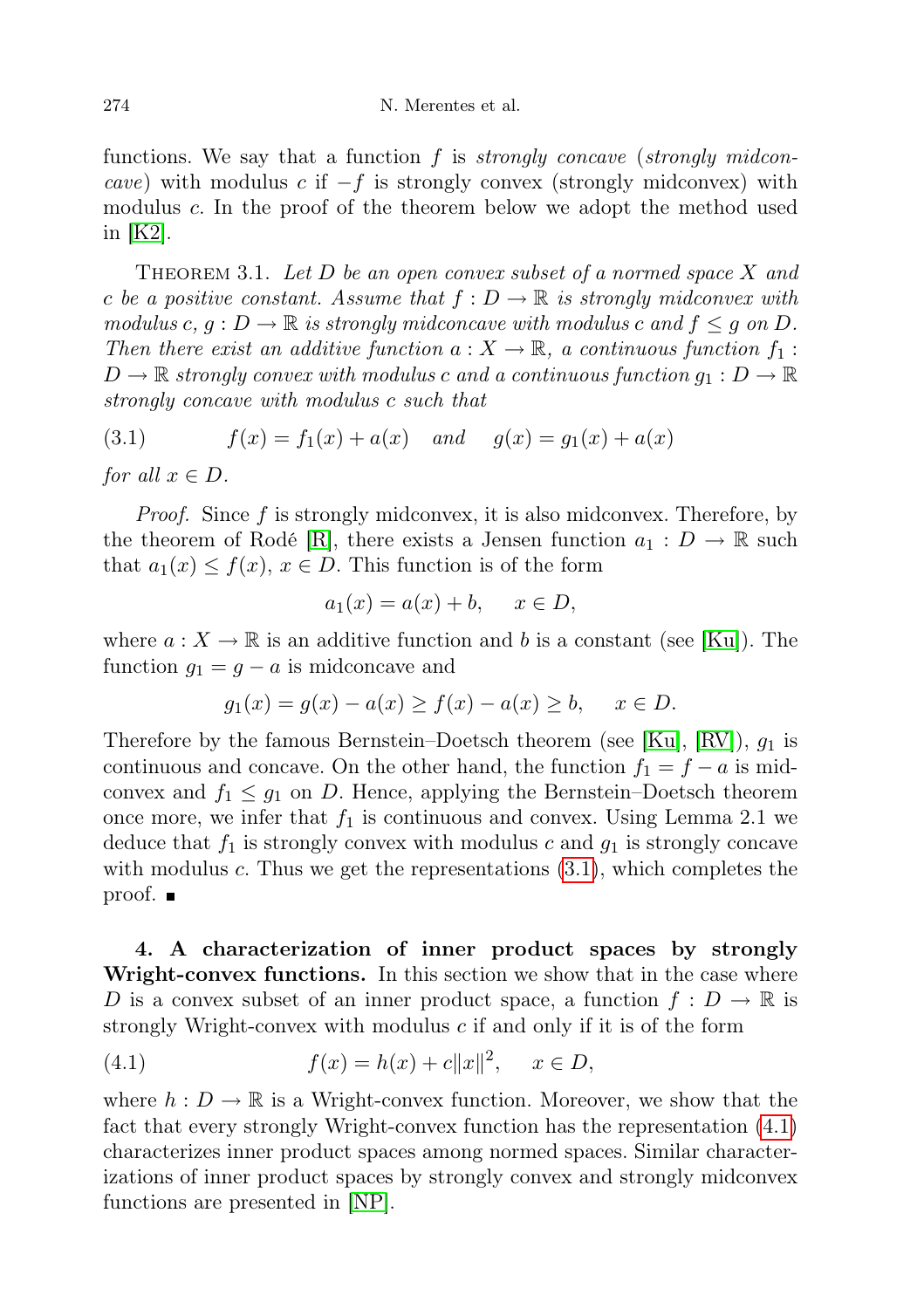THEOREM 4.1. Let  $(X, \|\cdot\|)$  be a real normed space. The following conditions are equivalent:

- 1.  $(X, \|\cdot\|)$  is an inner product space.
- 2. For every  $c > 0$  and for every function  $f : D \to \mathbb{R}$  defined on a convex subset  $D$  of  $X$ ,  $f$  is strongly Wright-convex with modulus  $c$  if and only if  $h = f - c || \cdot ||^2$  is Wright-convex.
- 3.  $\|\cdot\|^2: X \to \mathbb{R}$  is strongly Wright-convex with modulus 1.

*Proof.* To prove  $1\Rightarrow 2$  assume that  $(X, \|\cdot\|)$  is an inner product space and  $f: D \to \mathbb{R}$  is strongly Wright-convex with modulus c. Using elementary properties of the inner product we get

$$
h(tx + (1-t)y) + h((1-t)x + ty)
$$
  
=  $f(tx + (1-t)y) - c||tx + (1-t)y||^2$   
+  $f((1-t)x + ty) - c||((1-t)x + ty)||^2$   
 $\leq f(x) + f(y) - 2ct(1-t)||x - y||^2$   
-  $c||tx + (1-t)y||^2 - c||((1-t)x + ty)||^2$   
=  $f(x) + f(y) - c(2t(1-t)(||x||^2 - 2\langle x|y \rangle + ||y||^2)$   
+  $t^2||x||^2 + 2t(1-t)\langle x|y \rangle$   
+  $(1-t)^2||y||^2 + (1-t)^2||x||^2 + 2t(1-t)\langle x|y \rangle + t^2||y||^2)$   
=  $f(x) - c||x||^2 + f(y) - c||y||^2 = h(x) + h(y),$ 

which shows that  $h$  is Wright-convex.

Conversely, if h is Wright-convex and  $f = h + c || \cdot ||^2$ , then

$$
f(tx + (1-t)y) + f((1-t)x + ty)
$$
  
=  $h(tx + (1-t)y) + c||tx + (1-t)y||^2$   
+  $h((1-t)x + ty) + c||((1-t)x + ty)||^2$   

$$
\leq h(x) + h(y) + c(t^2||x||^2 + 4t(1-t)\langle x|y\rangle
$$
  
+  $(1-t)^2||y||^2 + (1-t)^2||x||^2 + t^2||y||^2)$   
=  $h(x) + c||x||^2 + h(y) + c||y||^2 - 2ct(1-t)(||x||^2 - 2\langle x|y\rangle + ||y||^2)$   
=  $f(x) + f(y) - 2ct(1-t)||x - y||^2$ ,

which proves that  $f$  is strongly Wright-convex with modulus  $c$ .

To see that  $2\Rightarrow 3$  take  $f = c||\cdot||^2$ . Then f is strongly Wright-convex with modulus c because  $h = f - c|| \cdot ||^2 = 0$  is Wright-convex. Consequently,  $\|\cdot\|^2 = c^{-1}f$  is strongly Wright-convex with modulus 1.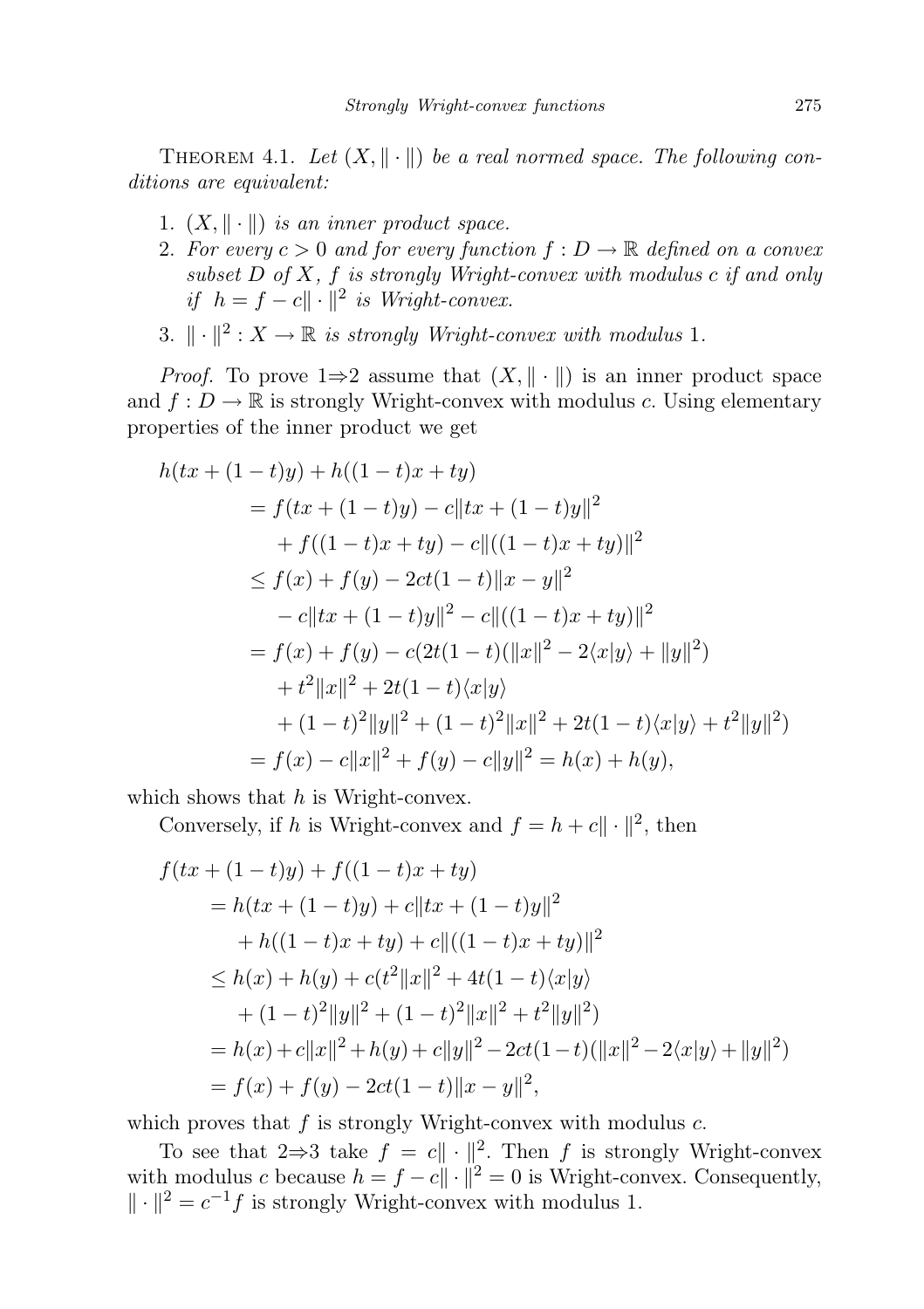To prove 3⇒1 observe that by the strong Wright-convexity with modulus 1 of  $\|\cdot\|^2$  we have, for  $t = 1/2$ ,

<span id="page-5-0"></span>
$$
\left\|\frac{x+y}{2}\right\|^2 \le \frac{\|x\|^2 + \|y\|^2}{2} - \frac{1}{4} \|x-y\|^2,
$$

and hence

(4.2) 
$$
||x + y||^{2} + ||x - y||^{2} \le 2||x||^{2} + 2||y||^{2}
$$

for all  $x, y \in X$ . Now, putting  $u = x + y$  and  $v = x - y$  in [\(4.2\)](#page-5-0), we get

<span id="page-5-1"></span>(4.3) 
$$
2||u||^2 + 2||v||^2 \le ||u + v||^2 + ||u - v||^2, \qquad u, v \in X.
$$

Conditions [\(4.2\)](#page-5-0) and [\(4.3\)](#page-5-1) mean that the norm  $\|\cdot\|$  satisfies the parallelogram law. Hence, by the classical Jordan–von Neumann theorem,  $(X, \|\cdot\|)$  is an inner product space.

Using the above Theorem 4.1 and the representation of Wright-convex functions due to Ng [\[Ng1\]](#page-6-10) (cf. also Kominek [\[K1\]](#page-6-12)), or alternatively, using Theorem 2.2 and the representation of strongly convex functions in inner product spaces proved by Nikodem and Páles [\[NP\]](#page-6-9), we obtain the following characterization of strongly Wright-convex functions in inner product spaces.

COROLLARY 4.2. Let  $(X, \|\cdot\|)$  be a real inner product space, D be an open convex subset of X and  $c > 0$ . A function  $f : D \to \mathbb{R}$  is strongly Wright-convex with modulus c if and only if there exist a convex function  $g: D \to \mathbb{R}$  and an additive function  $a: X \to \mathbb{R}$  such that

<span id="page-5-2"></span>(4.4) 
$$
f(x) = g(x) + a(x) + c||x||^2, \quad x \in D.
$$

REMARK 4.3. It is well known that convex functions defined on an open subset of a finite-dimensional space are continuous. Therefore, in the case where  $X = \mathbb{R}^n$  (with the Euclidean norm), the function g appearing in the representation [\(4.4\)](#page-5-2) is convex and continuous. In infinite-dimensional inner product spaces not every strongly Wright-convex function  $f$  can be represented in the form  $(4.4)$  with convex and continuous g (see Example 4.4) below). However, if f is strongly Wright-convex with modulus  $c$  and has a (strongly) midconcave bound then, in view of Theorem 3.1, it has the representation  $(4.4)$  with convex continuous q.

EXAMPLE 4.4 (cf.  $[K1]$ ). Assume that X is an infinite-dimensional inner product space and  $l : X \to \mathbb{R}$  is a discontinuous linear functional. Let  $f(x) =$  $|l(x)| + ||x||^2$ ,  $x \in X$ . By Theorem 4.1, f is strongly Wright-convex with modulus 1. Suppose that

<span id="page-5-3"></span>(4.5) 
$$
f(x) = g(x) + a(x) + ||x||^2, \quad x \in X,
$$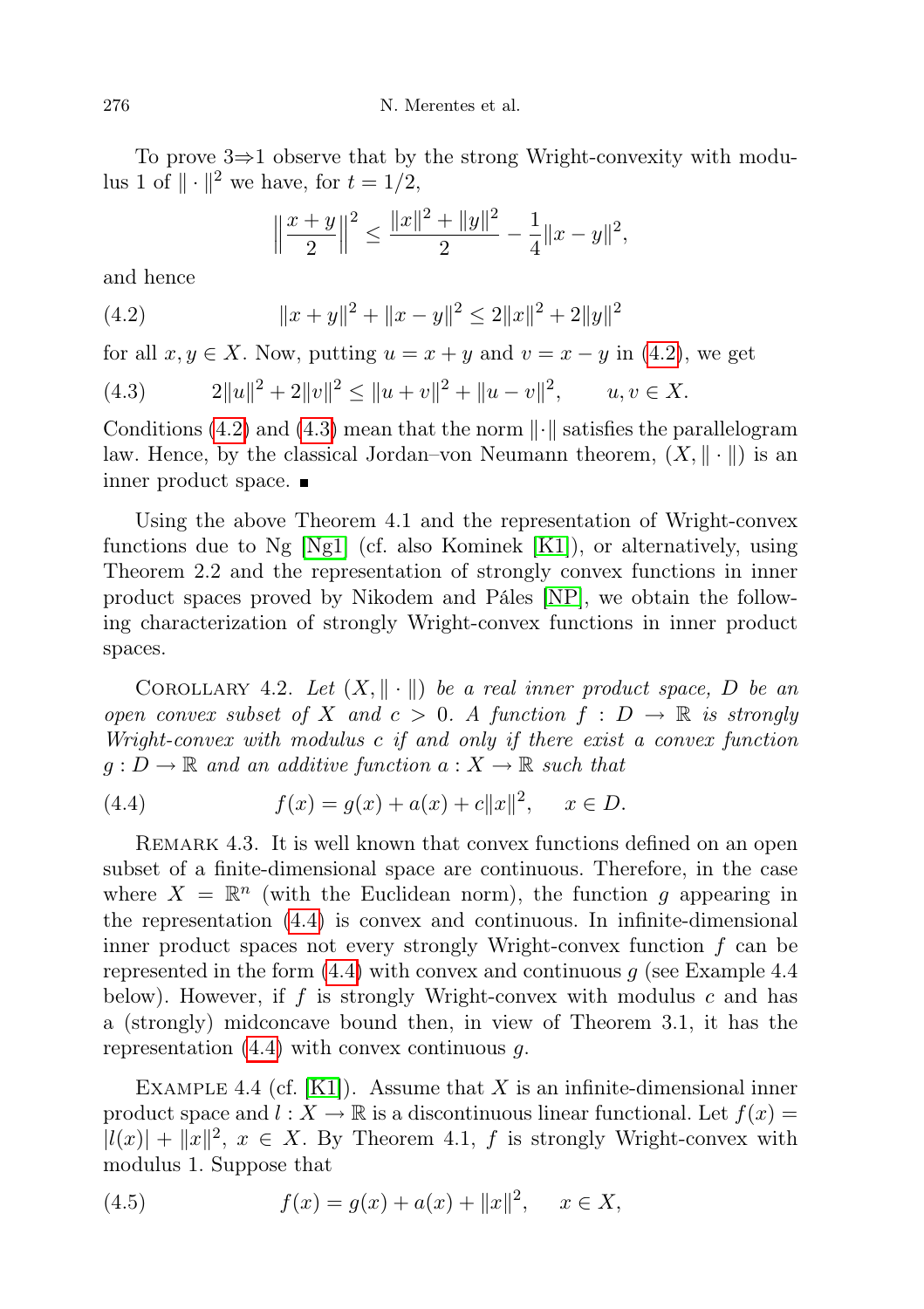with an additive function a and a convex continuous function q. Then  $|l(x)| =$  $g(x) + a(x), x \in X$ . Consider  $U = \{x \in X : g(x) < 1\}$ . By the continuity of q, the set U is open and nonempty  $(0 \in U)$ . Since a is additive and

$$
a(x) = |l(x)| - g(x) > -1, \quad x \in U,
$$

it follows that a is continuous. Consequently, in view of  $(4.5)$ , f is continuous, which contradicts the definition of f.

## References

- <span id="page-6-8"></span>[AGNS] A. Azócar, J. Giménez, K. Nikodem and J. L. Sánchez, On strongly midconvex functions, Opuscula Math. 31 (2011), 15–26.
- <span id="page-6-4"></span>[\[J\]](http://dx.doi.org/10.1007/BF02309176) M. V. Jovanovič, A note on strongly convex and quasiconvex functions, Math. Notes 60 (1996), 584–585; translation of: Mat. Zametki 60 (1996), 778–779.
- <span id="page-6-12"></span>[K1] Z. Kominek, On additive and convex functionals, Rad. Mat. 3 (1987), 267–279.
- <span id="page-6-15"></span> $[K2] \quad -$ , On a problem of K. Nikodem, Arch. Math. (Basel) 50 (1988), 287–288.
- <span id="page-6-0"></span>[Ku] M. Kuczma, An Introduction to the Theory of Functional Equations and Inequalities. Cauchy's Equation and Jensen's Inequality, PWN–Uniwersytet Śląski, Warszawa, 1985; 2nd ed., Birkhäuser, Basel, 2009.
- <span id="page-6-5"></span>[\[MN\]](http://dx.doi.org/10.1007/s00010-010-0043-0) N. Merentes and K. Nikodem, Remarks on strongly convex functions, Aequationes Math. 80 (2010), 193–199.
- <span id="page-6-6"></span>[\[M\]](http://dx.doi.org/10.1016/0304-4068(87)90012-7) L. Montrucchio, Lipschitz continuous policy functions for strongly concave optimization problems, J. Math. Econom. 16 (1987), 259–273.
- <span id="page-6-10"></span>[Ng1] C. T. Ng, Functions generating Schur-convex sums, in: General Inequalities 5 (Oberwolfach, 1986), Internat. Ser. Numer. Math. 80, Birkhäuser, Basel, 1987, 433–438.
- <span id="page-6-13"></span>[\[Ng2\]](http://dx.doi.org/10.1090/S0002-9939-1988-0928975-7) —, On midconvex functions with midconcave bounds, Proc. Amer. Math. Soc. 102 (1988), 538–540.
- <span id="page-6-2"></span>[N-P] C. P. Niculescu and L.-E. Persson, Convex Functions and Their Applications. A Contemporary Approach, CMS Books Math. 23, Springer, New York, 2006.
- <span id="page-6-14"></span>[\[N1\]](http://dx.doi.org/10.1007/BF02311298) K. Nikodem, *Midpoint convex functions majorized by midpoint concave func*tions, Aequationes Math. 32 (1987), 45–51.
- <span id="page-6-11"></span>[N2] —, On some class of midconvex functions, Ann. Polon. Math. 50 (1989), 145–151.
- <span id="page-6-9"></span>[NP] K. Nikodem and Zs. Páles, Characterizations of inner product spaces by strongly convex functions, Banach J. Math. Anal. 5 (2011), no. 1, 83–87.
- <span id="page-6-3"></span>[P] B. T. Polyak, Existence theorems and convergence of minimizing sequences in extremum problems with restrictions, Soviet Math. Dokl. 7 (1966), 72–75; translation of: Dokl. Akad. Nauk SSSR 166 (1966), 287–290.
- <span id="page-6-7"></span>[RW] T. Rajba and Sz. Wąsowicz, Probabilistic characterization of strong convexity, Opuscula Math. 31 (2011), 97–103.
- <span id="page-6-1"></span>[RV] A. W. Roberts and D. E. Varberg, Convex Functions, Academic Press, New York, 1973.
- <span id="page-6-16"></span>[R] G. Rodé, Eine abstrakte Version des Satzes von Hahn–Banach, Arch. Math. (Basel) 31 (1978), 474–481.